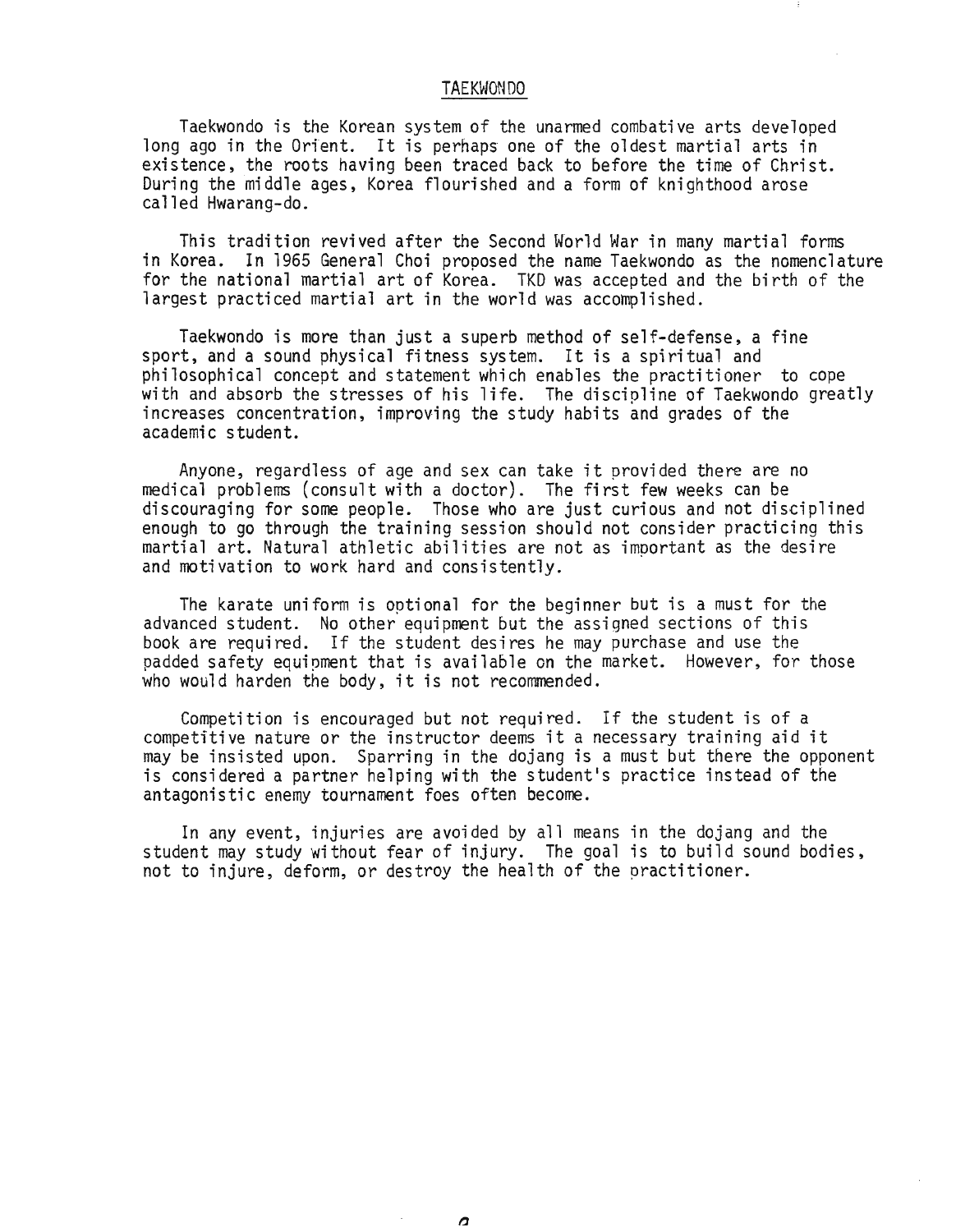

START: At 'B' facing 'E' for all three of the Taegu forms.

- 1. Move left foot to 'A' forming left forWard stance and at the same time execute low section block with left forearm.
- 2. Move right foot to 'A' forming right forward stance while executing mid-section punch with right fist.
- 3.. Move right foot to 'C' forming right forward stance and at the same time execute low section block with right forearm.
- 4. Move left foot to'C' forming left forward stance while executing mid-section punch with left fist.<br>5. Move left foot to 'E' forming left forward stance and at the same time execute low section block
- Move left foot to 'E' forming left forward stance and at the same time execute low section block with left forearm.
- 6. Move right foot to 'E' forming right forward stance while executing mid-section punch with right fist.
- 7. Move left foot to 'E' forming left forward stance while executing mid-section punch with left fist.
- 8. Move right foot to 'E' forming right forward stance while executing mid-section punch with right fist.<br>9. Move left foot to 'F' forming left forward stance and at the same time execute low section block with
- Move left foot to 'F' forming left forward stance and at the same time execute low section block with left forearm.
- 10. Move right foot to IF' forming right forward stance while executing mid-section punch with right fist.
- 11. Move right foot to 'D' forming right forward stance and at the same time execute low section block with ri ght forearm.
- 12. Move left foot to '0' forming left forward stance while executing mid-section punch with left fist.
- 13. Move left foot to 'B' forming left forward stance and at the same time execute low section block with left forearm.
- 14. Move right foot to 'B' forming right forward stance wbi1e executing mid-section punch with right fist.
- 15: Move left foot to 'B' forming left forward stance while executing mid-section punch with left fist.
- 16. Move right foot to 'B' forming right forward stance while executing mid-section punch with right fist.
- 17. Move left foot to 'A' forming left forward stance and at the same time execute low section block with 1eft forearm.
- l8. Move right foot to lA' forming right forward stance while executing mid-section punch with right fist.
- 19. Move right foot to 'CI forming right forward stance and at the same time execute low section block with ri ght forearm.
- 20. Move left foot to 'C' forming left forward stance while executing mid-section punch with left fist.

End. Bring left foot back to ready stance.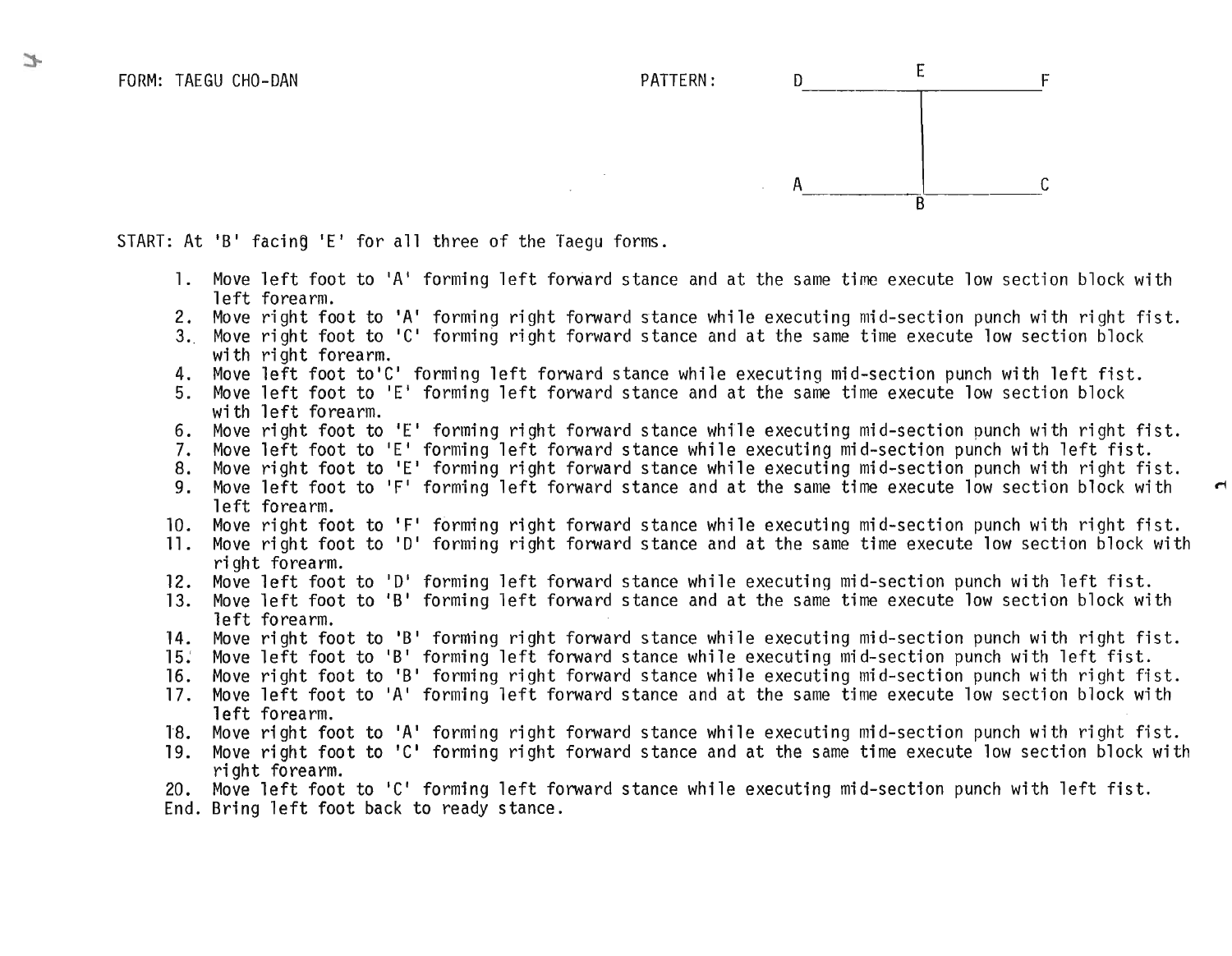## FORM: TAEGU CHO-DAN (continued)

All the above '20' steps are the same for the Taegu Two form, with the following exceptions:

Step

1. Is the same, except use a rising block in place of the low section block<br>3. Is the same, except use a rising block in place of the low section block

- Is the same, except use a rising block in place of the low section block
- 9. Is the same, except use a rising block in place of the low section block
- 11. Is the same, except use a rising block in place of the low section block<br>17. Is the same, except use a rising block in place of the low section block
- 17. Is the same, except use a rising block in place of the low section block<br>19. Is the same, except use a rising block in place of the low section block Is the same, except use a rising block in place of the low section block

All the above 120' steps are the same for the Taegu Three form, with the following exceptions:

## Step

- 1. Move left foot to 'A' forming right back stance and at the same time execute inside forearm block with left forearm.
- 3. Move right foot to 'C' forming left back stance and at the same time execute inside forearm block with ri ght forearm.
- 9. Move left foot to 'F' forming right back stance and at the same time execute inside forearm block with  $\sigma$ left forearm.
- 1l. Move right foot to ID' forming left back stance and at the same time execute inside forearm block with ri ght forearm.
- 17. Move left foot to 'A' forming right back stance and at the same time execute inside forearm block with left forearm.
- 19. Move right foot to 'c' forming left back stance and at the same time execute inside forearm block with right forearm.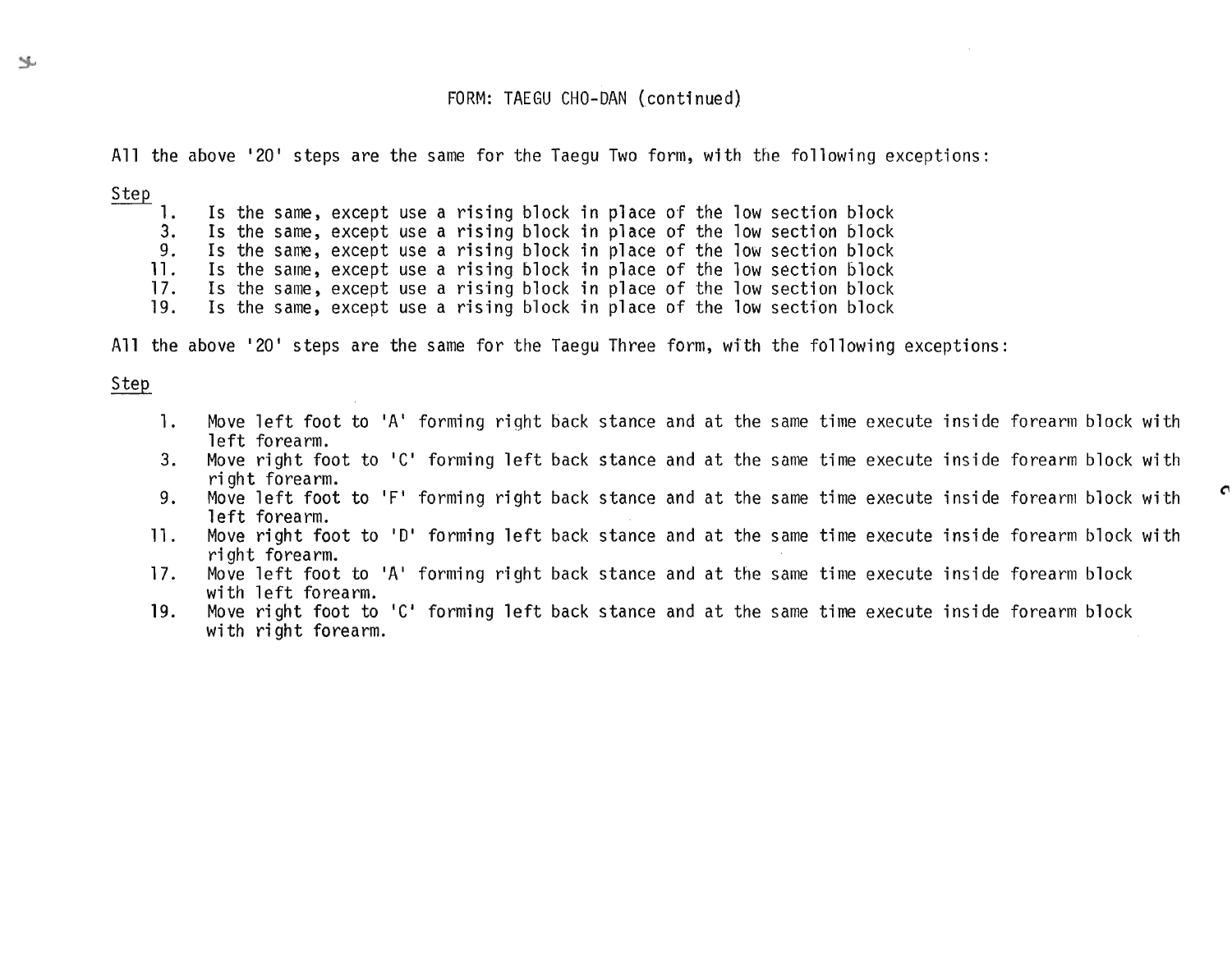

 $\Box$ 

Start: At 'B' facing 'E'

- 1. Move left foot to 'A' forming left forward stance and at the same time execute low section block with left forearm.
- 2. Move right foot to 'A' forming right forward stance while executing mid-section punch with right fist.
- 3. Move right foot to 'C' forming right forward stance and at the same time execute low section block with ri ght forearm.
- 4. Execute downward strike with right hammer fist while standing up by pulling right foot. Slightly to left foot.
- 5. Move left foot to 'C' forming left forward stance while executing mid-section punch with left fist.
- 6. Move left foot to 'E' forming left forward stance and at the same time execute low section block with left forearm.
- 7. Execute rising block with left knife-hand.<br>\* Perform 6 and 7 in a fast motion.
- 8. Move right foot to 'E' forming right forward stance and at the same time execute rising block with right forearm.
- 9. Move left foot to 'E' forming left forward stance and at the same time execute rising block with left forearm.
- 10. Move right foot to 'E' forming right forward stance and at the same time execute low section block with ri ght forearm.
- 11. Move left foot to 'F' forming left forward stance and at the same time execute low section block with left forearm.
- 12. Move right foot to 'F' forming right forward stance while executing mid-section punch with right fist.<br>13. Move right foot to 'D' forming right forward stance and at the same time execute low section block with
- Move right foot to 'D' forming right forward stance and at the same time execute low section block with ri ght forearm.
- 14. Move left foot to 10' forming left forward stance while executing mid-section punch with left fist.
- 15. Move left foot to 'B' forming left forward stance and at the same time execute low section block with left forearm.
- 16. Move right foot to IB' forming right forward stance while executing high section punch with right fist.
- 17. Move left foot to 'B' forming left forward stance while executing high section punch with left fist.
- 18. Move right foot to 'B' forming right forward stance while executing high section punch with right fist.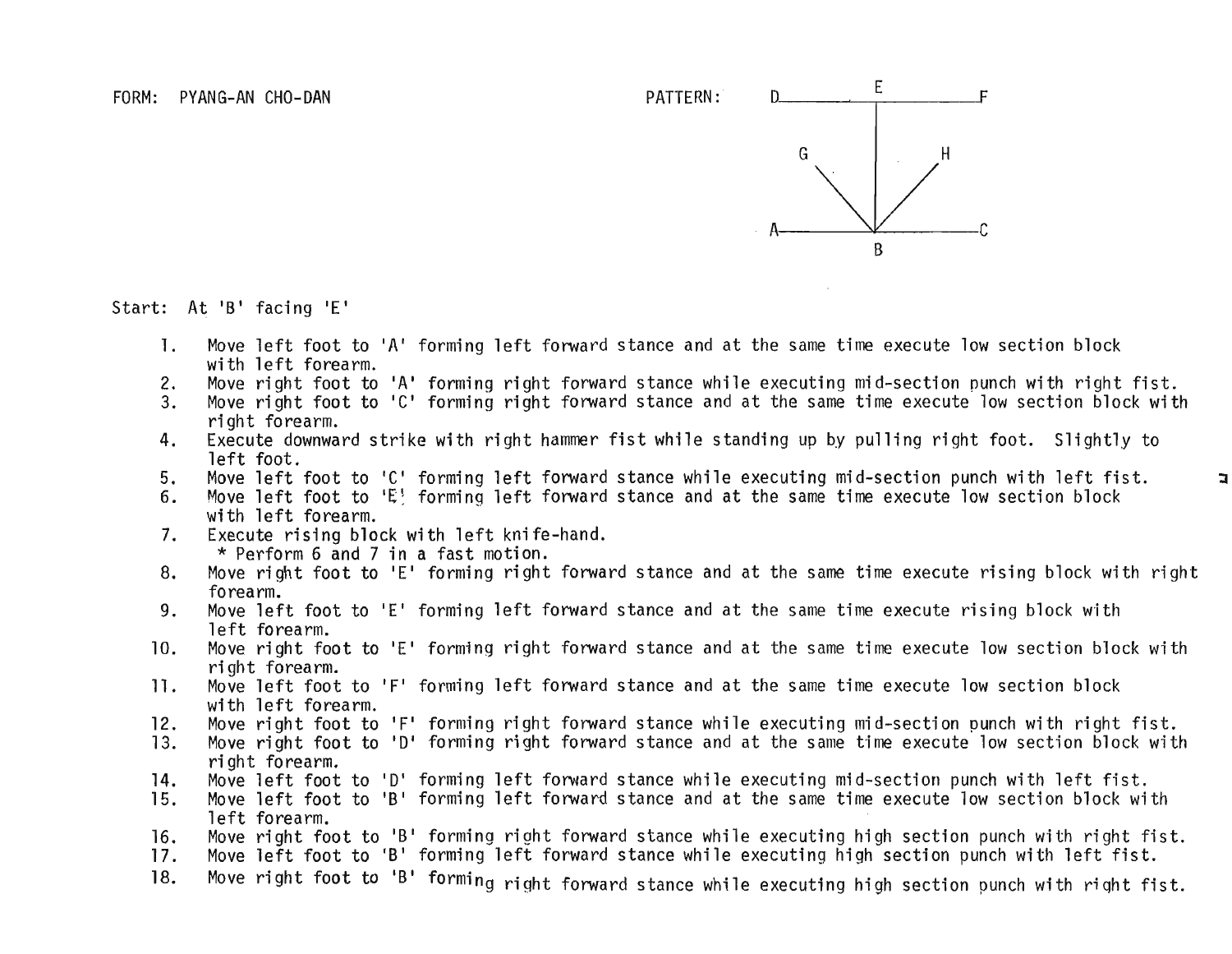# FORM: PVANG-AN CHO-OAN (continued)

- 19. Move left foot to 'A' forming right back stance and at the same time execute mid-section guarding block with knife hand.
- 20. Move right foot to 'G' forming left back stance while executing mid-section guarding block with knife hand.
- 21. Move right foot to 'C' forming left back stance while executing mid-section guarding block with knife hand.
- 22. Move left foot to 'H' forming right back stance and at the same time execute mid-section guarding block with knife hand.
- End. Bring left foot back to ready stance.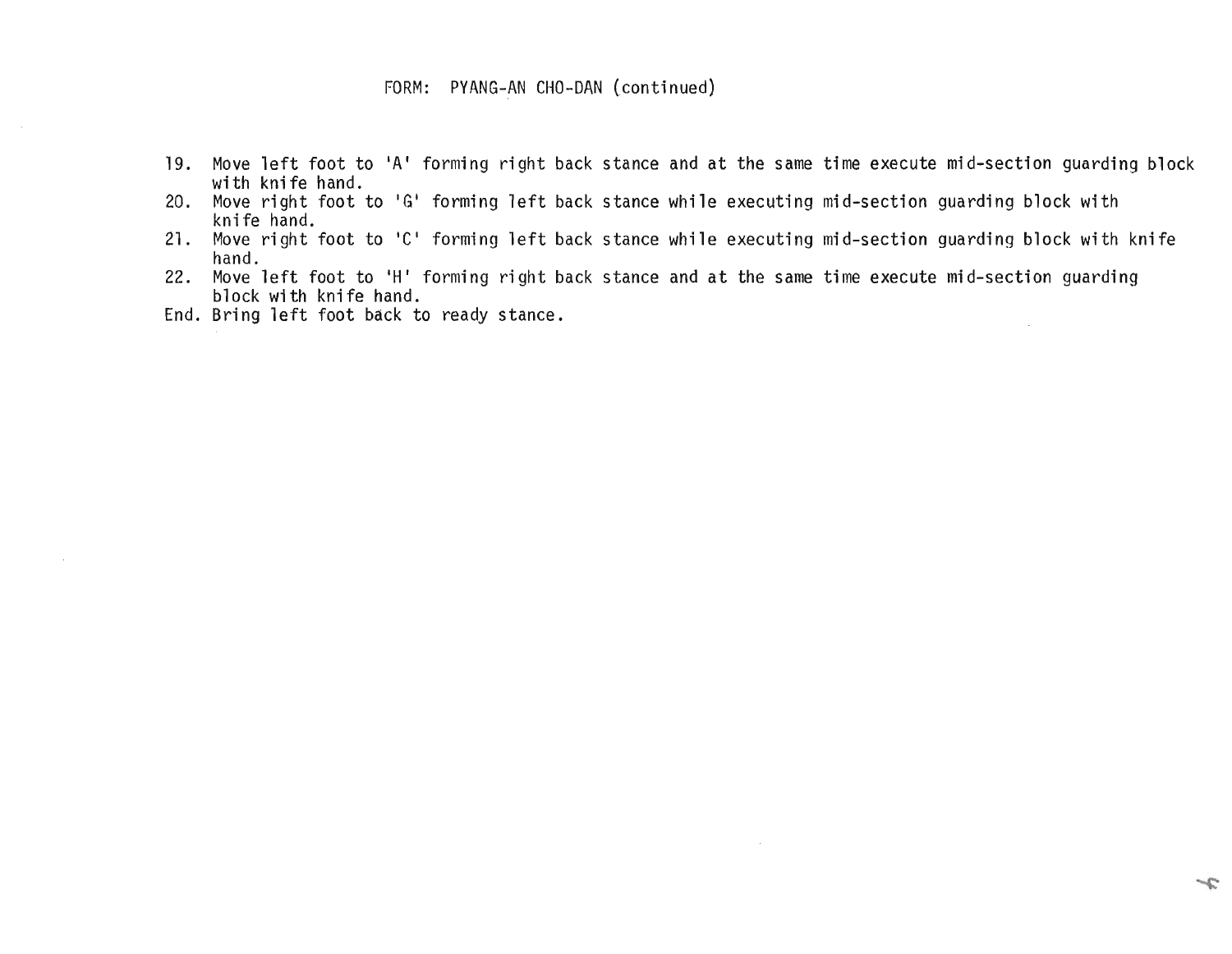## PINAN #1

- 1. After the bottom fist strike and before the forefist are there any blocks?
- 2. Before the straight punches are there any blocks?
- 3. Any blocks before the db1 knife hand b1ks?

HEIAN #2

- 1. What is the exact sequence of attacks in the first two wazas?
- 2. In the third set, are there any b1ks before the reverse punches and/or the aug. md1. b1ks?

PINAN  $#3$ 

- 1. Explain the first waza.
- 2. Blks before which techniques?

HEIAN #4

1. Explanation of a.first five moves

b. dbl wedge b1ks; front kick et cetera

 $\ddot{\phantom{a}}$ 

- c. aug. mdl. blk.
- d. last two knife hand b1ks?

PINAN #5

Whole Thing!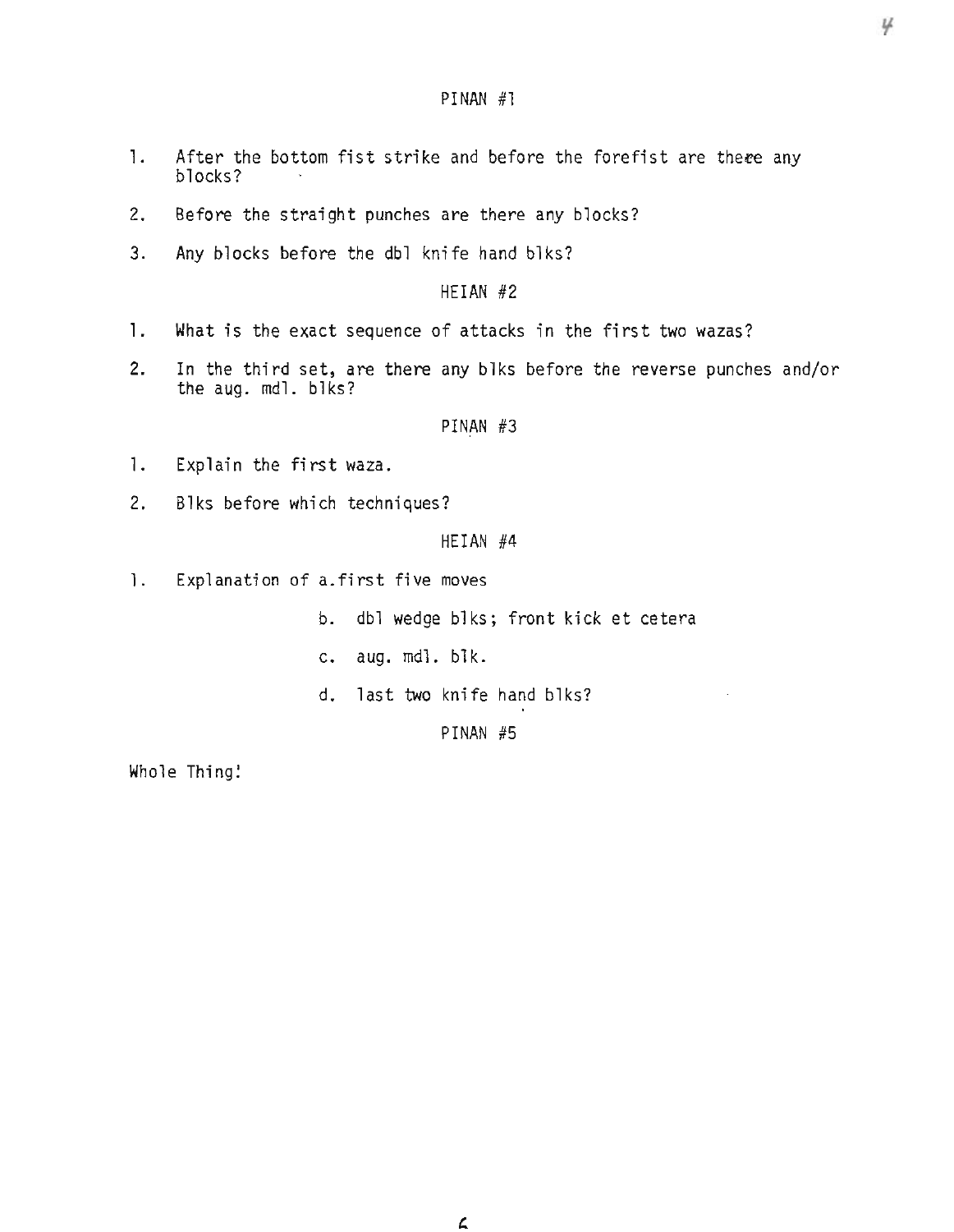Ч

1. Yoi = open leg stance<br>2. Right step middle leve Right step middle level front punch 2a Yoi 3. Left step middle level front punch<br>3a Yoi 3a Yoi 4. Right step upper level front punch 4a Yoi 5. Left step upper level front punch 5a Yoi 6. Left step middle level reverse punch 6a Yoi 7. Right step middle level reverse punch 7a Yoi 8. Left step upper level reverse punch 8a Yoi 9. Right step upper level reverse punch<br>9a Yoi Yoi. 10. Step back right foot into left immovable stance with a left downward block. 11. Reverse punch (right hand middle level punch). lla Yoi<br>l2. Ster Step back left foot into right immovable stance with a right downward hlock. 13. Reverse punch (left middle level punch) 13a Yoi 14. Step back right foot into left immovable stance left middle level forearm block 15. Reverse punch (right middle level punch) 15a Yoi 16. Step back left foot into right immovable stance right middle level forearm block 17. Reverse punch (left middle level punch) 17a Yoi 18. Right foot back into a left back stance left middle level sword hand block 19. Switch into left forward stance and right hand middle level spear hand 19a Yoi 20. Left foot back into a right back stance right middle level "knife" sword hand block 21. Switch into right forward stance and left hand middle level spear hand 21a Yoi 22. Right foot back into left back stance left hand upper level swinging<br>block (vertical)<br>23. Switch into left forward stance reverse upper level punch 23. Switch into left forward stance reverse upper level punch<br>23a 9 Yoi<br>24. Left foot back into a right back stance right hand upper

7

Left foot back into a right back stance right hand upper level swinging block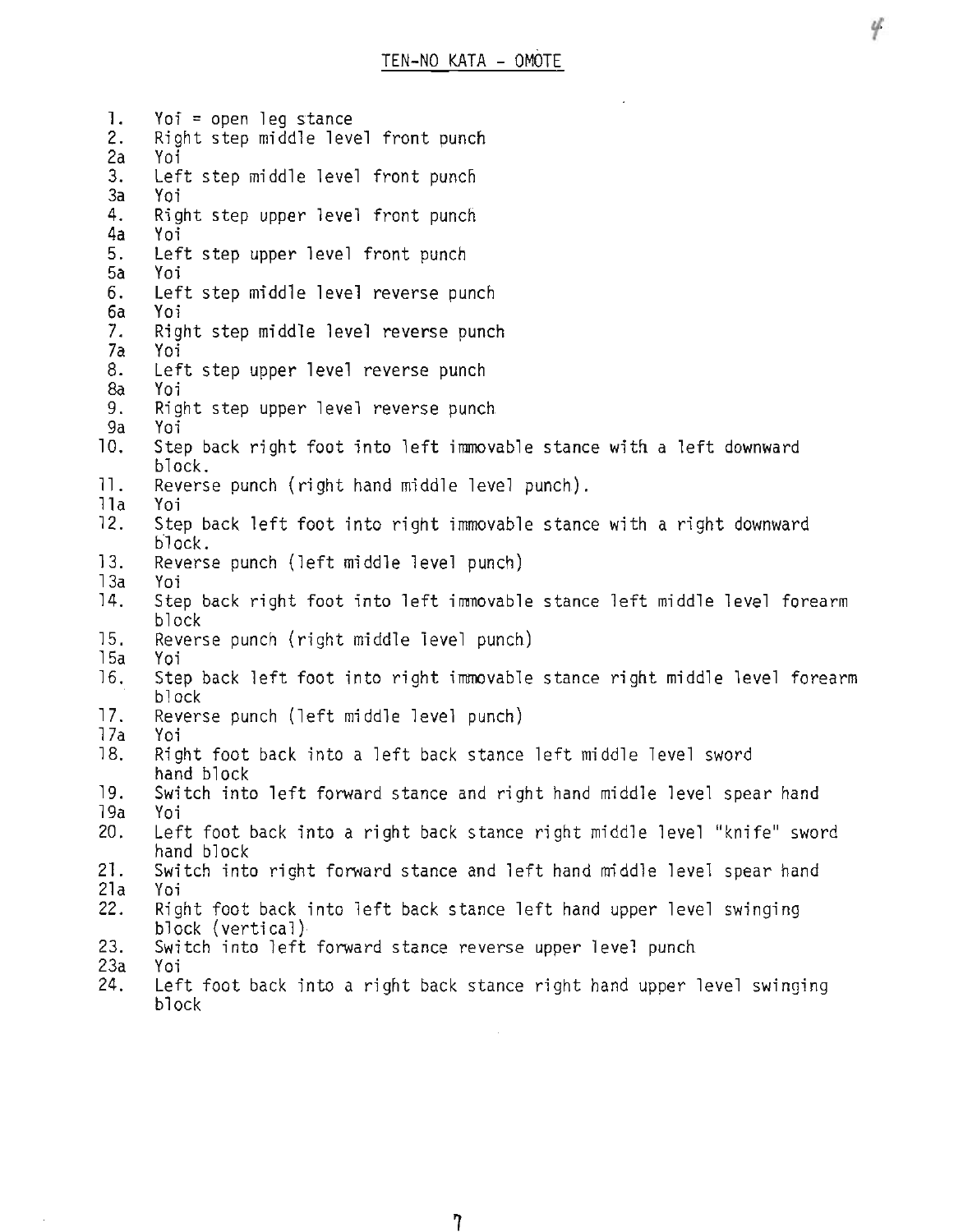- 25. Switch into a right forward stance reverse upper level punch
- 25a Yoi
- 26. Right foot back into a left forward stance left hand rising block<br>27. Reverse punch right middle level
- Reverse punch right middle level
- 27a Yoi
- 28. Left foot back into a right forward stance right hand rising block
- Reverse punch left middle level
- 29a Yoi
- 30. Right foot back into a left forward stance left hand upper level iron hammer block
- 31. Reverse punch right middle level

31a Yoi

- 32. Left foot back into a right forward stance right hand upper level iron hammer block
- 33. Reverse punch left-middle level
- 33a Yoi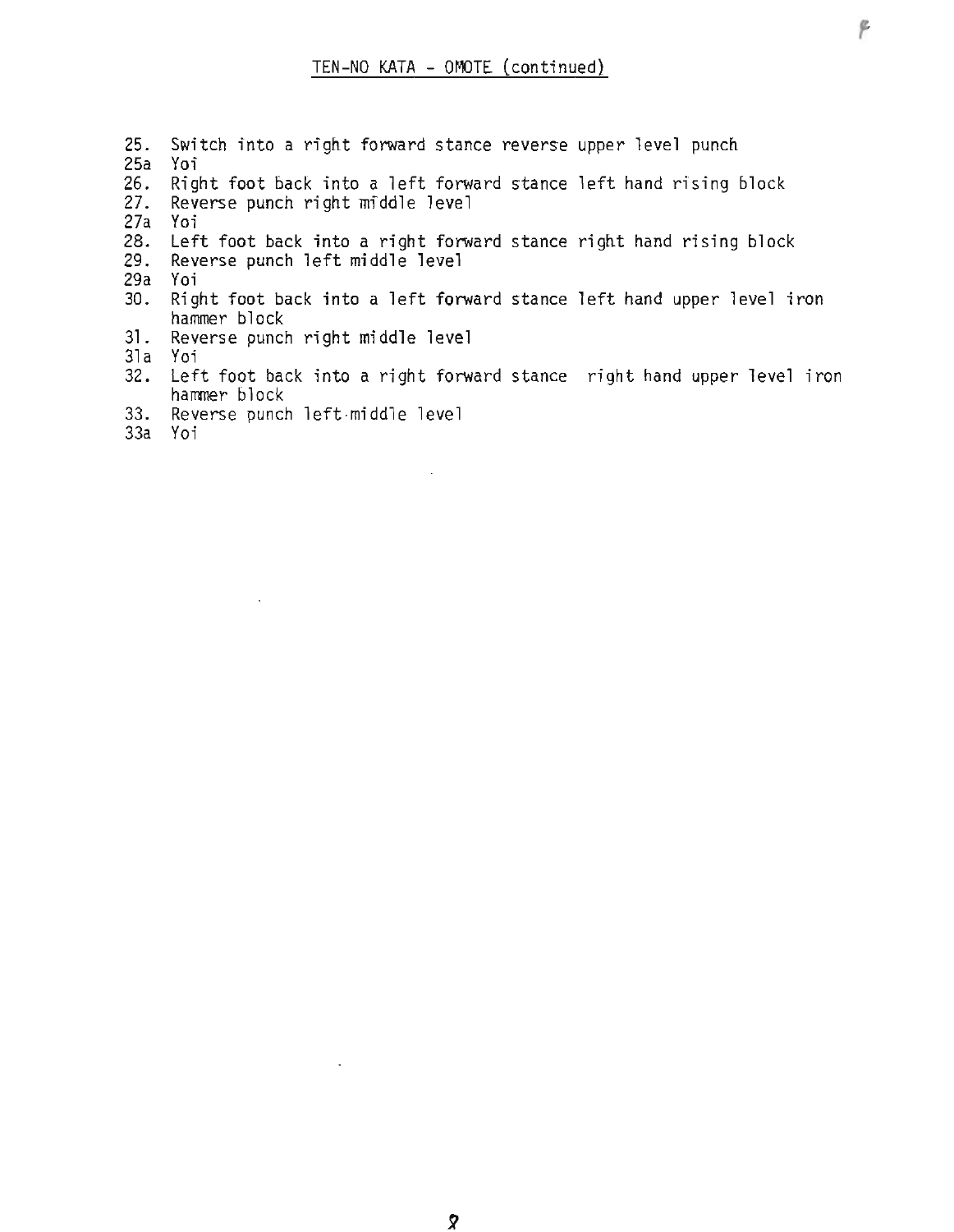

 $\mathbf{x}=(\mathbf{x}^1,\ldots,\mathbf{x}^d)$  , where  $\mathbf{x}$ 

9

 $\mathcal{A}_\infty$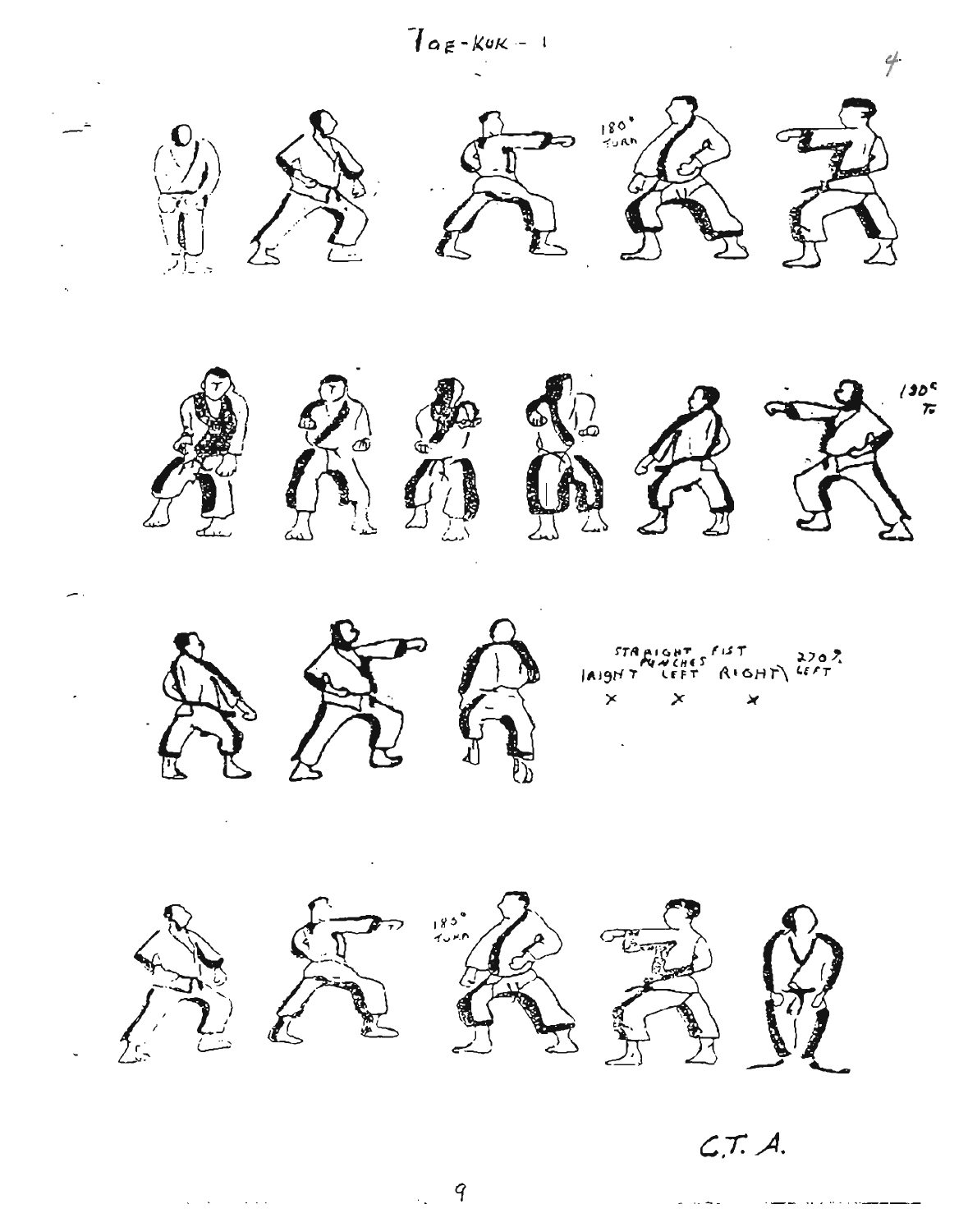PINANI



 $|0\rangle$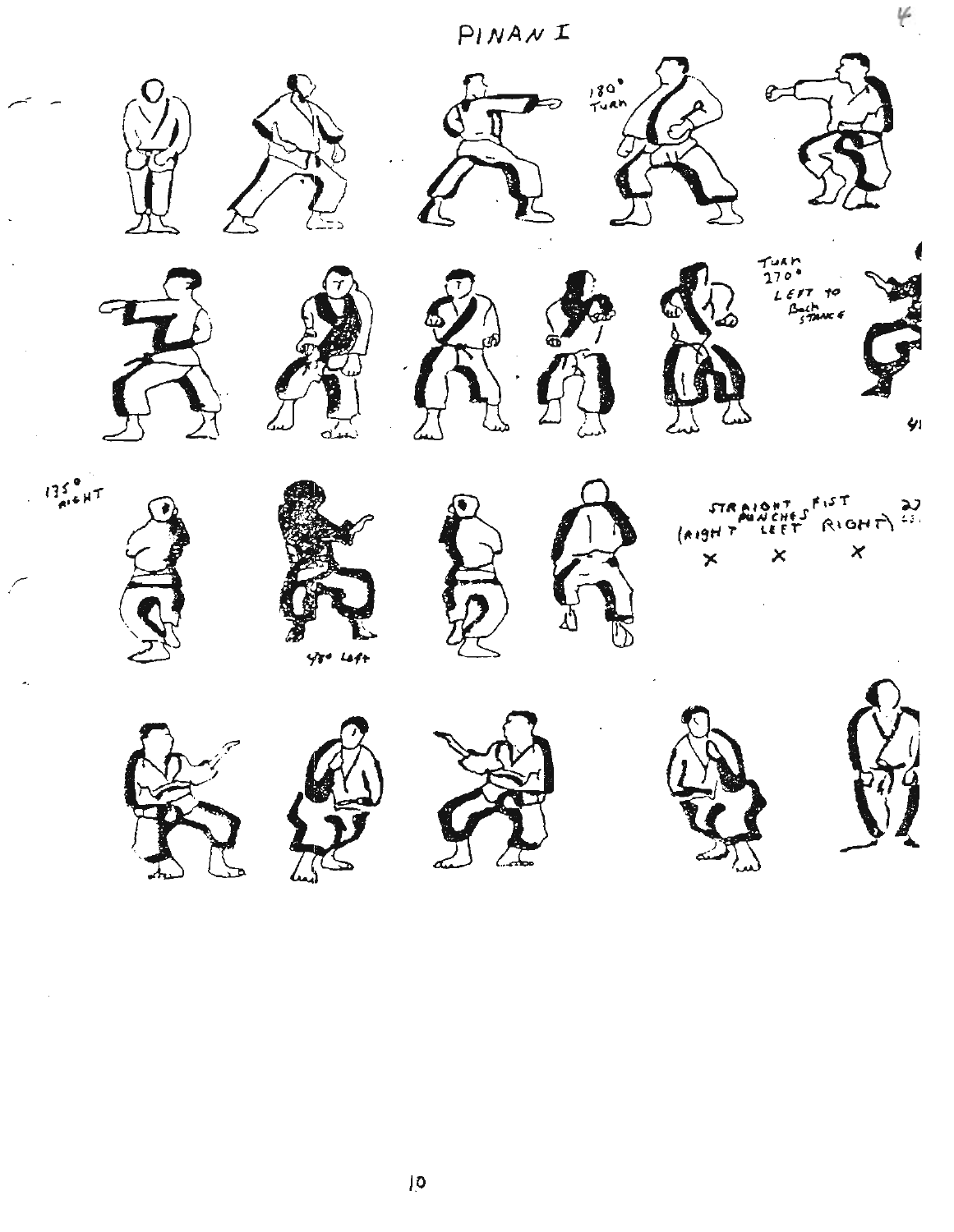$\overline{v}$  $\mathcal{C}_{\mathcal{D}}$  or



 $\bar{\mathbf{I}}$